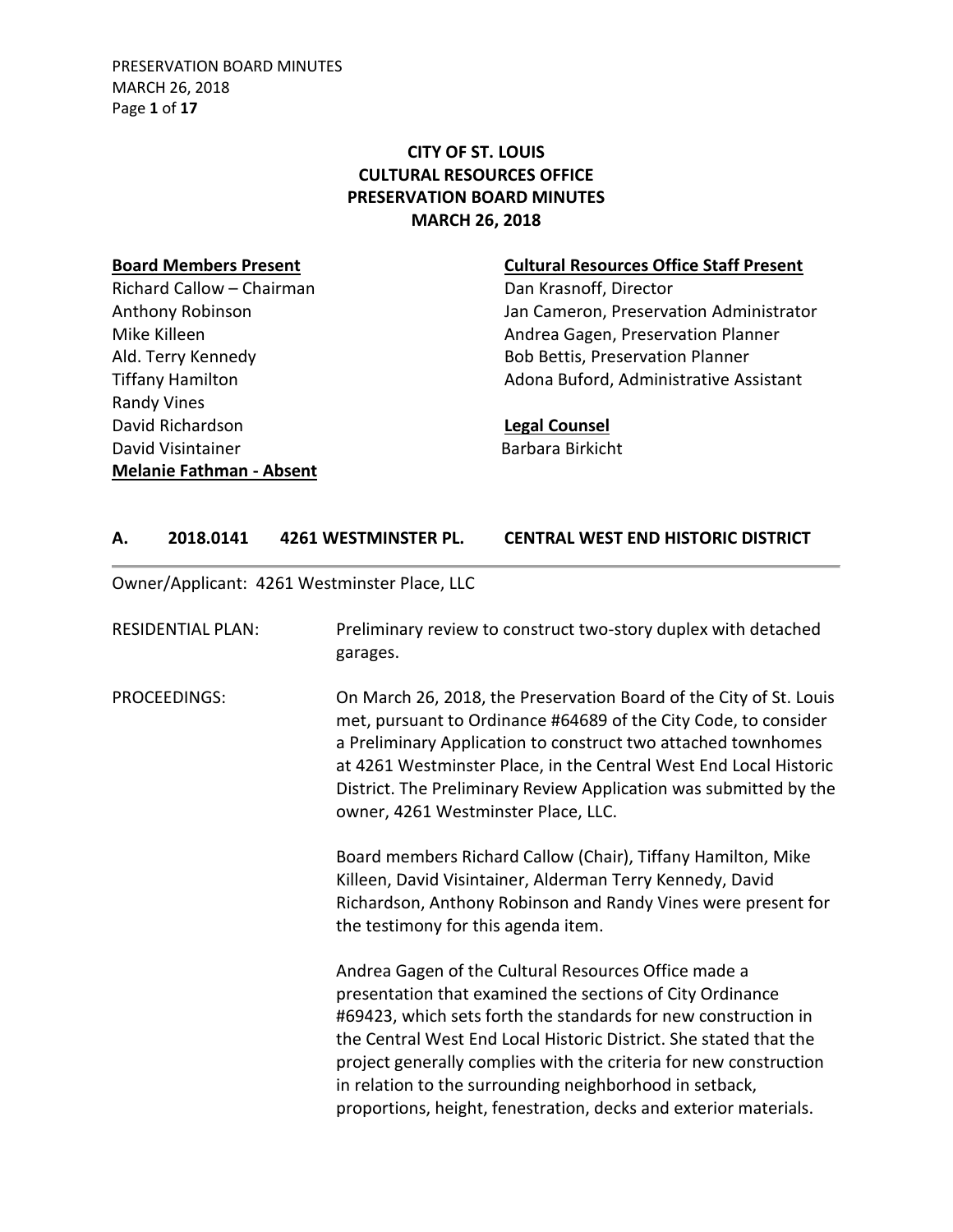PRESERVATION BOARD MINUTES MARCH 26, 2018 Page **2** of **17**

|                           | Ms. Gagen stated that the neighborhood association is in support<br>of the project.                                                                                                                                                                                                                                                                                                                                              |
|---------------------------|----------------------------------------------------------------------------------------------------------------------------------------------------------------------------------------------------------------------------------------------------------------------------------------------------------------------------------------------------------------------------------------------------------------------------------|
|                           | Representatives from the owner, 4261 Westminster Place, LLC<br>were present but did not speak on the item.                                                                                                                                                                                                                                                                                                                       |
| <b>FINDINGS OF FACTS:</b> | The Preservation Board found that:<br>4261 Westminster Place is located in the Central West End<br>$\bullet$<br>Local Historic District.                                                                                                                                                                                                                                                                                         |
|                           | The Central West End Standards for New Construction require<br>$\bullet$<br>that new buildings replicate the siting, massing, scale, street<br>rhythm and exterior materials of adjacent buildings. The<br>proposal conforms to these Standards.                                                                                                                                                                                 |
|                           | The building's width, while not within 10% of the width of<br>$\bullet$<br>other buildings on the block, is appropriate, as it is located on<br>a double lot.                                                                                                                                                                                                                                                                    |
| <b>BOARD DECISION:</b>    | It was the decision of the Preservation Board to grant preliminary<br>approval for the new construction, with the stipulation that final<br>design details and exterior materials will be reviewed and<br>approved by the Cultural Resources Office. The motion was made<br>by Alderman Kennedy and seconded by Board Member<br>Tiffany Hamilton. Board Member Anthony Robinson opposed the<br>motion. The motion passed 6 to 1. |

#### **B. 2018.0139 3338 WISCONSIN AVE. BENTON PARK HISTORIC DISTRICT**

Owner: JoAnne Herbert

Applicant: Cohen Hilberry Architects – Clarence Olsen

| <b>RESIDENTIAL PLAN:</b> | Preliminary review to construct a single family house.                                                                                                                                                                                                                                                                                                       |
|--------------------------|--------------------------------------------------------------------------------------------------------------------------------------------------------------------------------------------------------------------------------------------------------------------------------------------------------------------------------------------------------------|
| PROCEEDINGS:             | On March 26, 2018, the Preservation Board of the City of St. Louis<br>met, pursuant to Ordinance #64689 of the City Code, to consider<br>a Preliminary Application to construct a single-family house at<br>3338 Wisconsin Avenue, in the Benton Park Local Historic District.<br>The application was submitted by the project architect, Clarence<br>Olson. |
|                          | Board members Richard Callow (Chair), Tiffany Hamilton, Mike<br>Killeen, David Visintainer, Alderman Terry Kennedy, David                                                                                                                                                                                                                                    |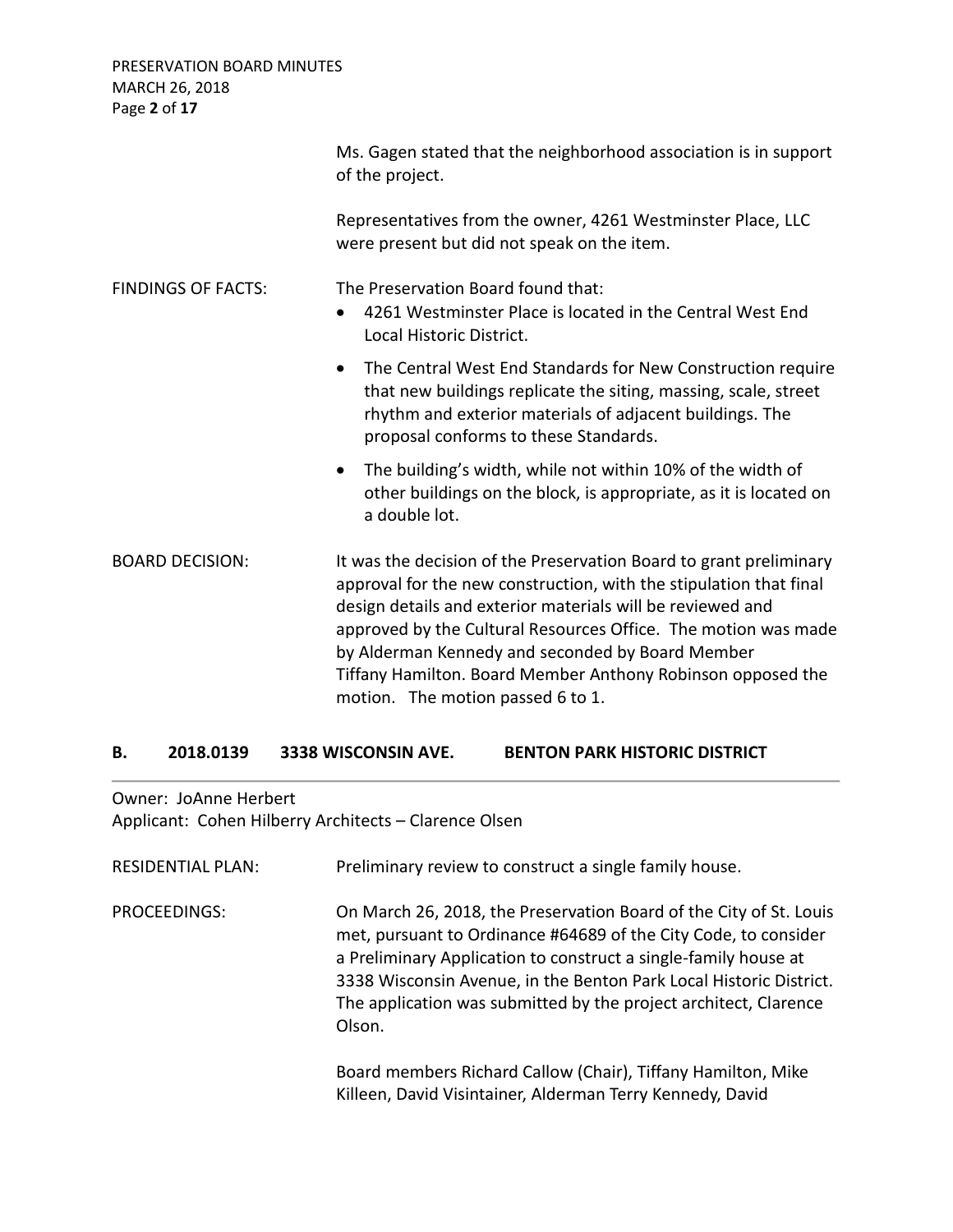Richardson, Anthony Robinson and Randy Vines were present for the testimony for this agenda item.

Jan Cameron of the Cultural Resources Office made a presentation that examined the sections of City Ordinance #67175, which sets forth the standards for new construction in the Benton Park Local Historic District. She noted that the project proposed a small single-family residence, only one story but appearing to be a story-and-a-half, on a large vacant site in the center of the district. She also stated that an appropriate Model Example (ME) had been chosen by the applicants, a one-and-one-half-story, two-family house at 2634-36 Arsenal Street and that the Cultural Resources Office agreed was an appropriate ME. Ms Cameron testified that while the proposed building adhered generally to the ME's setback, scale, massing, and form, it deviated in a few instances most noticeably in the use of vertical metal siding on non-street elevations. Ms Cameron stated that while she understood that the Alderman and the Benton Park Neighborhood had been contacted about the project, she had not received any notification regarding their support.

The owner of the property, Joanne Herbert, and the project architect, Clarence Olson of Cohen-Hillberry Architects, were present but did not testify.

Alderman Guenther was present and spoke from the audience, indicating his support for the project.

FINDINGS OF FACTS: The Preservation Board found that:

- The proposed site for construction, 3338 Wisconsin Avenue, is located in the Benton Park Local Historic District.
- The proposed design for the new building follows an appropriate Model Example.
- The design will be contemporary in detailing, but traditional in form and exterior materials when visible from the street. Details have not yet been submitted.
- A large garage is proposed to be sited behind the house: its design has not been finalized.
- The submitted design complies with most requirements for new construction in the Lafayette Square Historic District although there are some minor variations from the HME.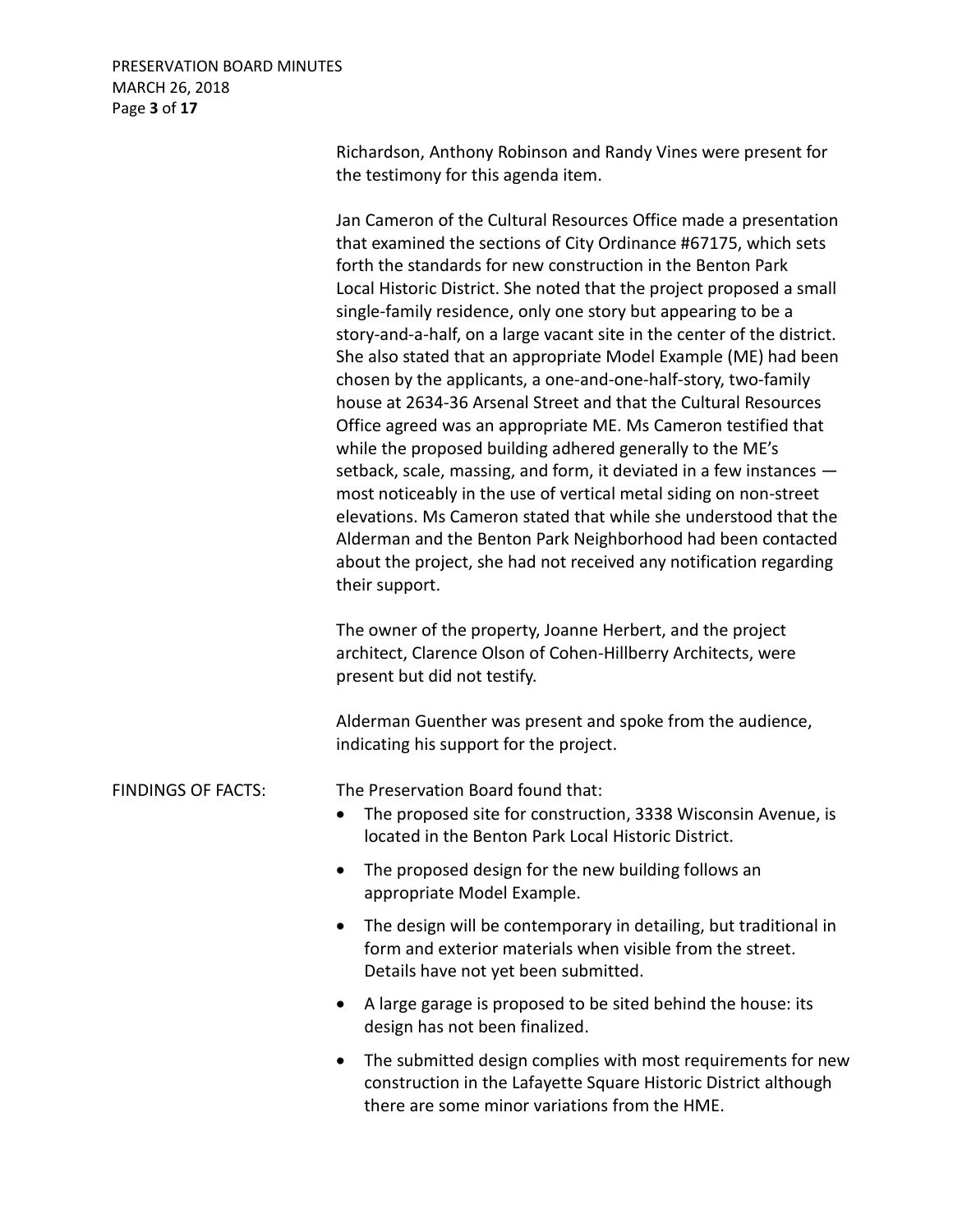PRESERVATION BOARD MINUTES MARCH 26, 2018 Page **4** of **17**

BOARD DECISION: It was the decision of the Preservation Board to grant preliminary approval for the new construction, with the condition that the size and proportion of the windows of the front façade duplicate those of the Model Example, and that final design details and exterior materials be reviewed and approved by the Cultural Resources Office. The motion was made by Board Member Killeen and seconded by Board Member Randy Vines. Commissioners David Richardson and Anthony Robinson opposed the motion. The motion passed 5 to 2.

### **C. 2018.0211 4213 MARYLAND AVE. CENTRAL WEST END HISTORIC DISTRICT**

#### Owner/Applicant: CWE Builders – Marcus Adamonis

| <b>RESIDENTIAL PLAN:</b>  | Preliminary review to construct single family house.                                                                                                                                                                                                                                                                                                                                                                                                                                                                     |
|---------------------------|--------------------------------------------------------------------------------------------------------------------------------------------------------------------------------------------------------------------------------------------------------------------------------------------------------------------------------------------------------------------------------------------------------------------------------------------------------------------------------------------------------------------------|
| <b>PROCEEDINGS:</b>       | On March 26, 2018, the Preservation Board of the City of St. Louis<br>met, pursuant to Ordinance #64689 of the City Code, to consider<br>a Preliminary Application to construct a single-family house at<br>4213 Maryland Avenue, in the Central West End Local Historic<br>District. The Preliminary Review Application was submitted by the<br>developer, Marcus Adamonis.                                                                                                                                             |
|                           | Board members Richard Callow (Chair), Tiffany Hamilton, Mike<br>Killeen, David Visintainer, Alderman Terry Kennedy, David<br>Richardson, Anthony Robinson and Randy Vines were present for<br>the testimony for this agenda item.                                                                                                                                                                                                                                                                                        |
|                           | Bob Bettis of the Cultural Resources Office made a presentation<br>that examined the sections of City Ordinance #69423, which sets<br>forth the standards for new construction in the Central West End<br>Local Historic District. He stated that the project generally<br>complies with the criteria for new construction in relation to the<br>surrounding neighborhood in height, mass, material and scale.<br>Mr. Bettis stated that the neighborhood association and the<br>Alderman are in support of the project. |
|                           | Marcus Adamonis, the developer, was present but did not speak on<br>the item.                                                                                                                                                                                                                                                                                                                                                                                                                                            |
| <b>FINDINGS OF FACTS:</b> | The Preservation Board found that:                                                                                                                                                                                                                                                                                                                                                                                                                                                                                       |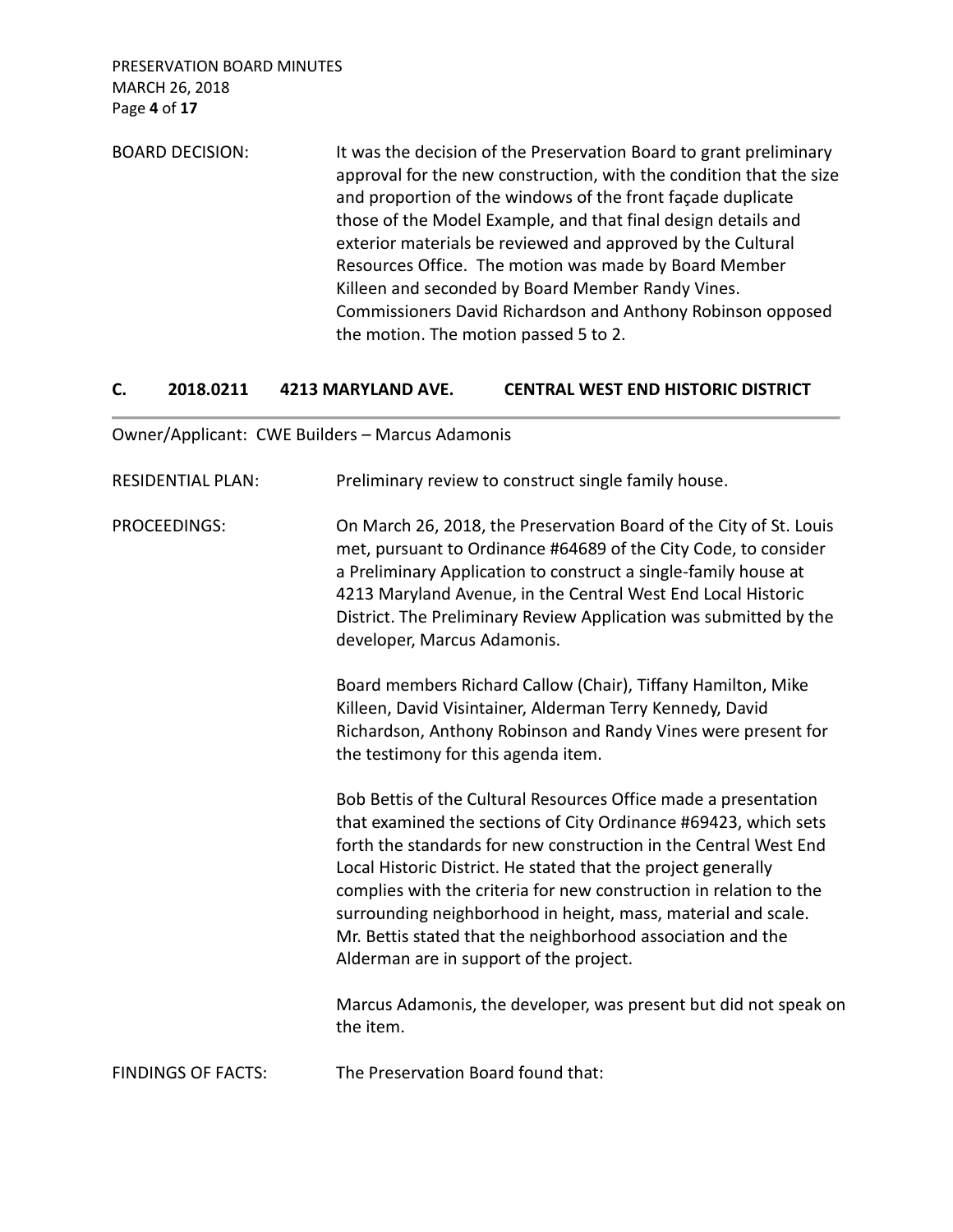|                        | 4213 Maryland Avenue is located in the Central West End<br>$\bullet$<br>Local Historic District.<br>The Central West End Standards for New Construction require<br>$\bullet$<br>that new buildings replicate the siting, massing, scale, street<br>rhythm and exterior materials of adjacent buildings, and the.                                                                              |
|------------------------|-----------------------------------------------------------------------------------------------------------------------------------------------------------------------------------------------------------------------------------------------------------------------------------------------------------------------------------------------------------------------------------------------|
|                        | • The proposal conforms to the majority of standards for New<br>Construction.                                                                                                                                                                                                                                                                                                                 |
| <b>BOARD DECISION:</b> | It was the decision of the Preservation Board to grant preliminary<br>approval for the new construction, with the stipulation that final<br>design details and exterior materials will be reviewed and<br>approved by the Cultural Resources Office. The motion was made<br>by Board Member Tiffany Hamilton and seconded by Board<br>Member Anthony Robinson. The motion passed unanimously. |

# **D. 2018.0263 1609 MISSOURI AVE. LAFAYETTE SQUARE HISTORIC DISTRICT**

Owner: Warren Kincaid and Michelle Tegethoff Applicant: Edward Heine Architect

| <b>RESIDENTIAL PLAN:</b> | Preliminary review to construct an addition and renovation to<br>alley-house.                                                                                                                                                                                                                                                                                                                                             |
|--------------------------|---------------------------------------------------------------------------------------------------------------------------------------------------------------------------------------------------------------------------------------------------------------------------------------------------------------------------------------------------------------------------------------------------------------------------|
| PROCEEDINGS:             | On March 26, 2018, the Preservation Board of the City of St. Louis<br>met, pursuant to Ordinance #64689 of the City Code, to consider<br>a Preliminary Application to construct a two-story addition to the<br>front façade of an alley house at 1609 Missouri Avenue, in<br>the Lafayette Square Local Historic District. The Preliminary<br>Review Application was submitted by the project architect,<br>Edward Heine. |
|                          | Board members Richard Callow (Chair), Tiffany Hamilton, Mike<br>Killeen, David Visintainer, Alderman Terry Kennedy, David<br>Richardson, Anthony Robinson and Randy Vines were present for<br>the testimony for this agenda item.                                                                                                                                                                                         |
|                          | Jan Cameron of the Cultural Resources Office made a presentation<br>that examined the sections of City Ordinance #69112, which sets<br>forth the standards for new construction in the Lafayette Square<br>Local Historic District. She stated that the project proposed an<br>addition to a small alley house, constructed in 1927 and therefore<br>considered a non-contributing resource to the historic district. She |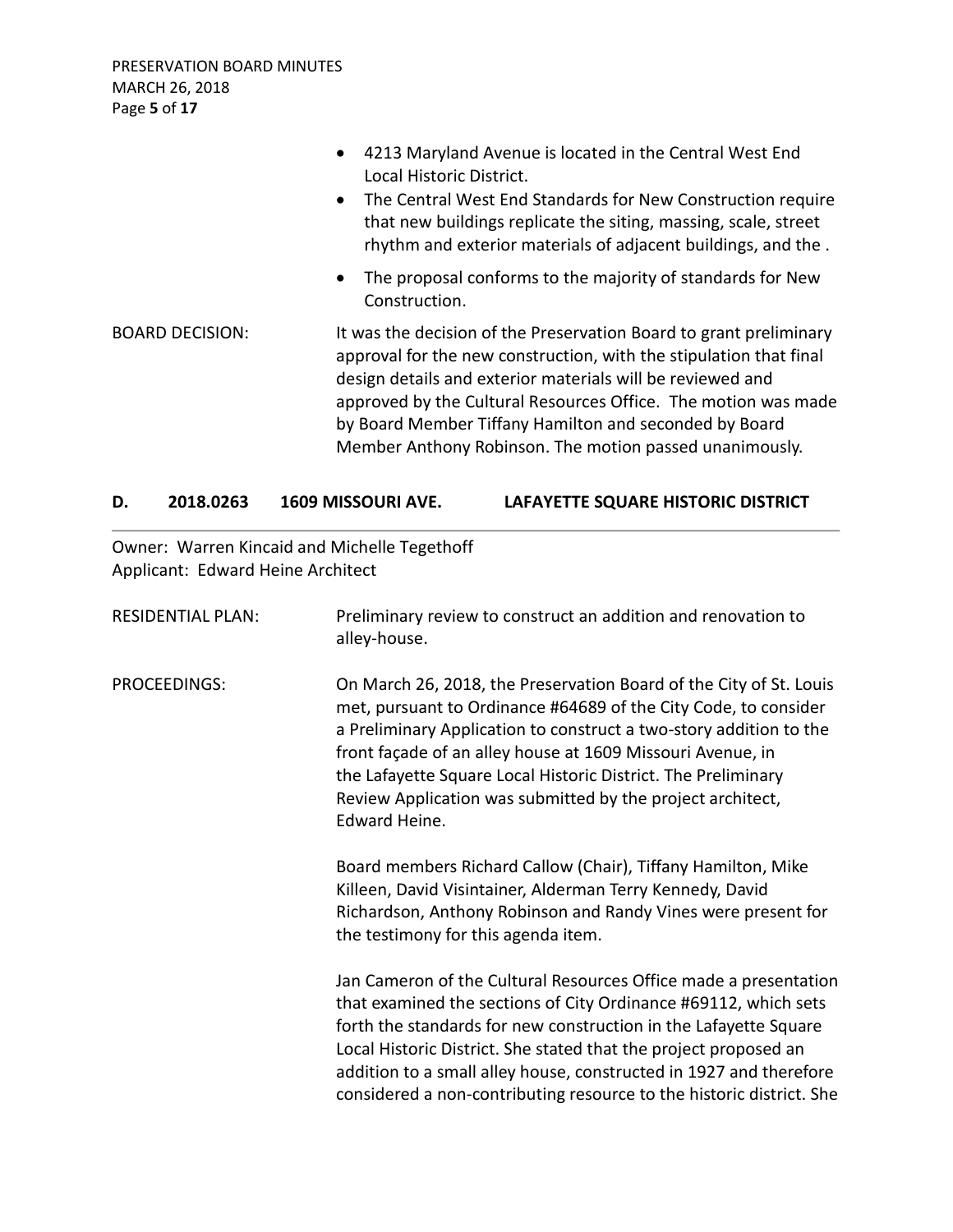# PRESERVATION BOARD MINUTES MARCH 26, 2018 Page **6** of **17**

|                           | explained that the addition will obscure most of the original<br>house, and consequently the Cultural Resources Office had<br>reviewed the proposal under the New Construction Standards. Ms<br>Cameron submitted the Historic Model Example (HME) chosen by<br>the applicant, a large carriage house at 1525 Missouri; and<br>indicated the staff concurred that it was an appropriate HME. Ms<br>Cameron noted that while the proposed addition deviated in a<br>few instances from the HME, its design elements were present in<br>other carriage houses in the vicinity and therefore the project<br>generally complied with the criteria for new construction. Ms<br>Cameron stated that the Lafayette Square Development<br>Committee was in support of the project. |
|---------------------------|----------------------------------------------------------------------------------------------------------------------------------------------------------------------------------------------------------------------------------------------------------------------------------------------------------------------------------------------------------------------------------------------------------------------------------------------------------------------------------------------------------------------------------------------------------------------------------------------------------------------------------------------------------------------------------------------------------------------------------------------------------------------------|
|                           | The owners of the property, Warren Kincaid and Michelle Tegethoff,<br>and the project architect, Edward Heine of Edward Heine Architect,<br>were present but did not testify.                                                                                                                                                                                                                                                                                                                                                                                                                                                                                                                                                                                              |
| <b>FINDINGS OF FACTS:</b> | The Preservation Board found that:<br>The proposed site for construction, 1609 Missouri Avenue, is<br>$\bullet$<br>located in the Lafayette Square Local Historic District.                                                                                                                                                                                                                                                                                                                                                                                                                                                                                                                                                                                                |
|                           | The existing house dates from 1927 and is, under the<br>$\bullet$<br>Standards, considered not to be historic. It is sited at the alley<br>and has little presence on the Missouri Avenue streetscape.                                                                                                                                                                                                                                                                                                                                                                                                                                                                                                                                                                     |
|                           | The proposed 2-story addition to the front of the house will<br>$\bullet$<br>obscure the existing building and therefore is considered to be<br>New Construction.                                                                                                                                                                                                                                                                                                                                                                                                                                                                                                                                                                                                          |
|                           | The applicants have proposed a Historic Model Example for the<br>$\bullet$<br>addition, a carriage house at 1525 Missouri Avenue, which has<br>been approved by the Cultural Resources Office.                                                                                                                                                                                                                                                                                                                                                                                                                                                                                                                                                                             |
|                           | The submitted design complies with most requirements for new<br>construction in the Lafayette Square Historic District although<br>there are some minor variations from the HME.                                                                                                                                                                                                                                                                                                                                                                                                                                                                                                                                                                                           |
| <b>BOARD DECISION:</b>    | It was the decision of the Preservation Board to grant preliminary<br>approval for the new construction, with the stipulation that final<br>design details and exterior materials will be reviewed and<br>approved by the Cultural Resources Office. The motion was made<br>by Board Member David Richardson and seconded by Board<br>Members Anthony Robinson and Randy Vines. The motion passed<br>unanimously.                                                                                                                                                                                                                                                                                                                                                          |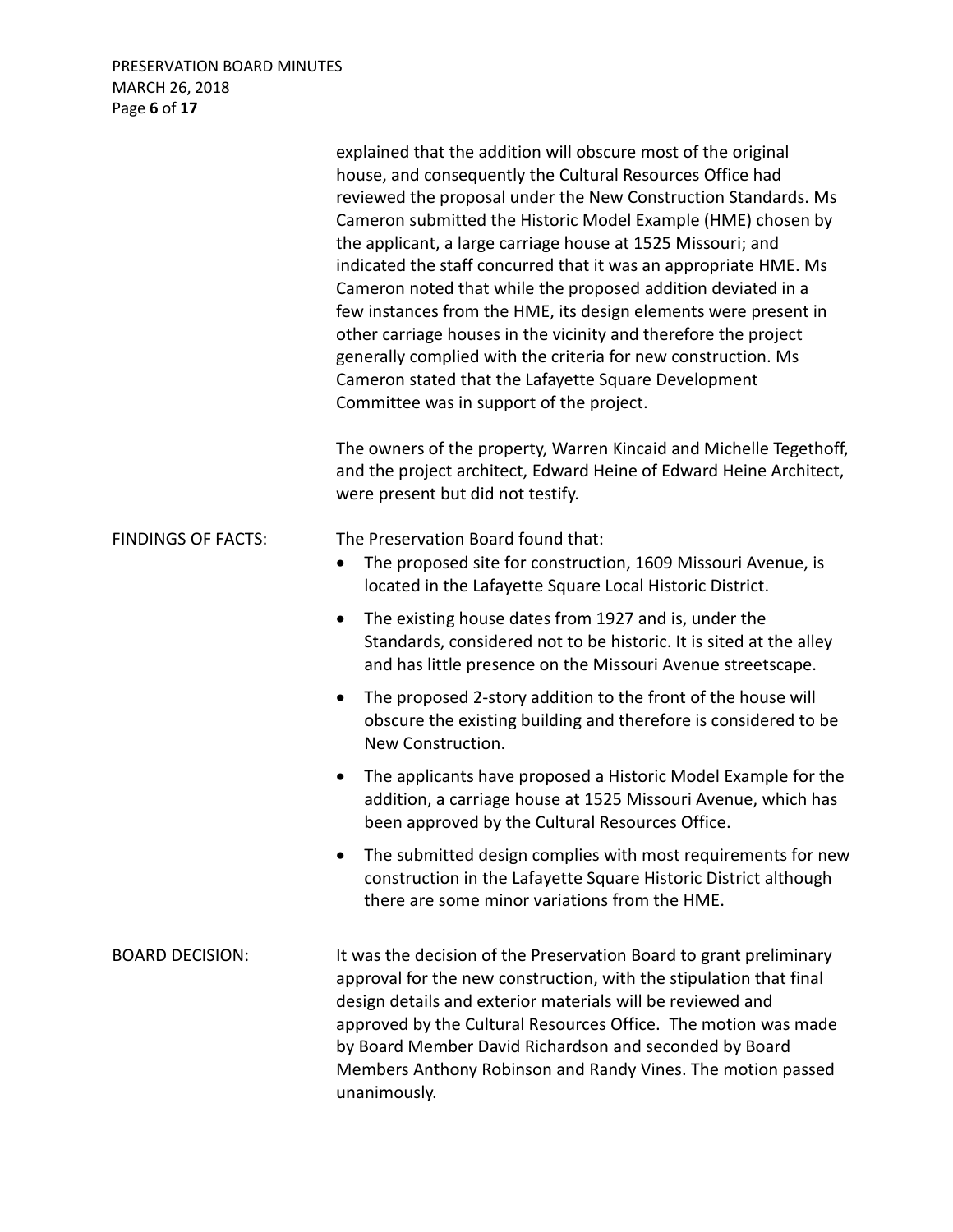#### **APPEALS OF DENIALS**

# **F. 2017.1576 2326-46 ALLEN AVE. McKINLEY HEIGHTS HISTORIC DISTRICT** Owner: Qooba Foundation – Tim Kaminski Appellants: Rocco Danna and McKinley Heights Neighborhood Association COMERCIAL PLAN: Appeal of an approved building permit to construct a mosque. PROCEEDINGS: On March 26, 2018, the Preservation Board of the City of St. Louis met, pursuant to Ordinance #64689 of the City Code, to consider an appeal of a building permit previously approved by the Cultural Resources Office on January 19, 2018 and the Building Commissioner on January 31, 2018, to construct a mosque at 2326-46 Allen Avenue, in the McKinley Heights Local Historic District. The appeal was brought forth by Rocco Danna, a resident of the McKinley Heights neighborhood and by the McKinley Heights Neighborhood Association Executive Board. Board members Richard Callow (Chair), Tiffany Hamilton, Mike Killeen, David Visintainer, Alderman Terry Kennedy, David Richardson, Anthony Robinson and Randy Vines were present for the testimony for this agenda item. Dan Krasnoff, Director of the Cultural Resources Office (CRO) submitted certified copies of Ordinances #64689, as amended by #64925 and McKinley Heights Ordinance #67901, the Building Division and Cultural Resources office approval letter dated January 19, 2018, an appeal letter by Mr. Rocco Danna, an appeal letter by the McKinley Heights Neighborhood Association, approved Agenda and minutes from the January 23, 2017 Preservation Board meeting and emails from concerned citizens either in support or opposition of the approved building permit. Mr. Krasnoff began his testimony by providing a timeline of the stated that two main concerns regarding the project were the design of the building and its site plan. Mr. Krasnoff stated that

projects evaluation and eventual approval as a building permit. He several meetings with the Neighborhood Association, staff and the Qooba Foundation, took place regarding the design of the mosque before the Preliminary Review hearing. He said the design was improved over the course of the meetings, while the site plan remained the same. Mr. Krasnoff said the staff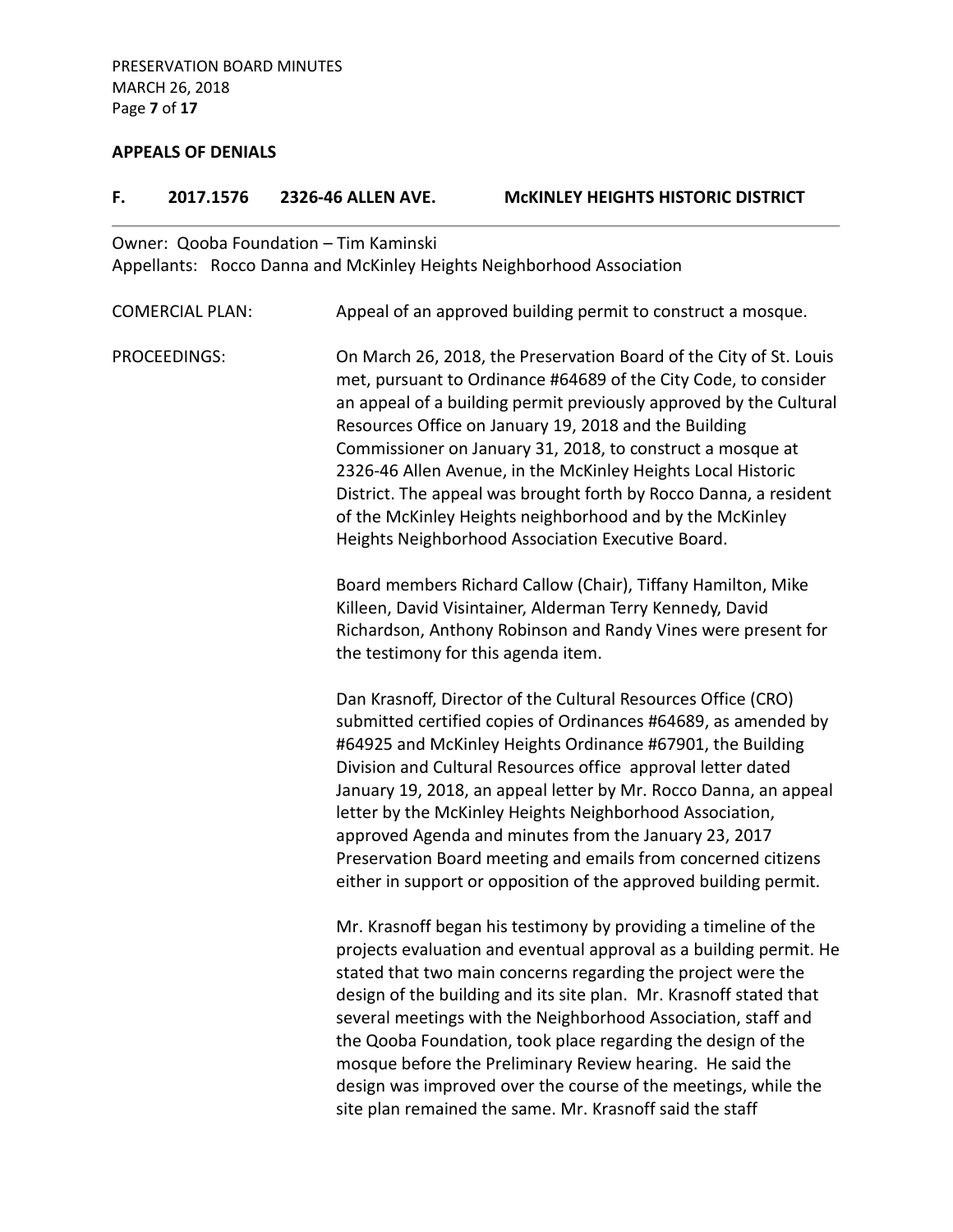supported the site plan proposed due to a desire expressed by the congregation that they wanted a buffer between their building and the street. Therefore, the parking is between the street and the building.

Mr. Krasnoff stated that by a vote of 2 in favor and one abstention, the design and the site plan for the building was granted Preliminarily Approval by the Preservation Board on January 23, 2017. Included in the approval decision were stipulations that details and specifications be submitted to the Cultural Resources Office for review, as well as final plans and exterior materials were to be approved by the Cultural Resources Office.

On October 2017, the Cultural Resources Office received a building permit application to construct the mosque. After final details were worked out, it was approved on January 19, 2018, by CRO and the Building Division.

On March 7<sup>th</sup>, 2018, the Cultural Resources Office received an appeal letter from the McKinley Heights Neighborhood Association and one from Rocco Danna, dated February 28, 2018.

Mr. Krasnoff reiterated to the Board that the design had been substantially improved when presented at the Preliminary Review hearing. He noted that the approved building permit design was substantially the same, that concerns about the safety of congregants was a compelling reason to support the site plan and the wording of the ordinance regarding the site plan in the commercial area of the Historic District is flexible.

Barbara Birkicht, legal counsel for the Preservation Board and Cultural Resources Office asked if the Office was recommending that the Board uphold the action of the Building Commissioner in issuing the permit. Mr. Krasnoff said that is what he is recommending.

David Richardson asked if the language regarding site planning in the McKinley Heights ordinance is definitive how buildings address the street and the location of parking lots. Mr. Krasnoff agreed that the language referenced by Mr. Richardson regarding commercial buildings is open to interpretation.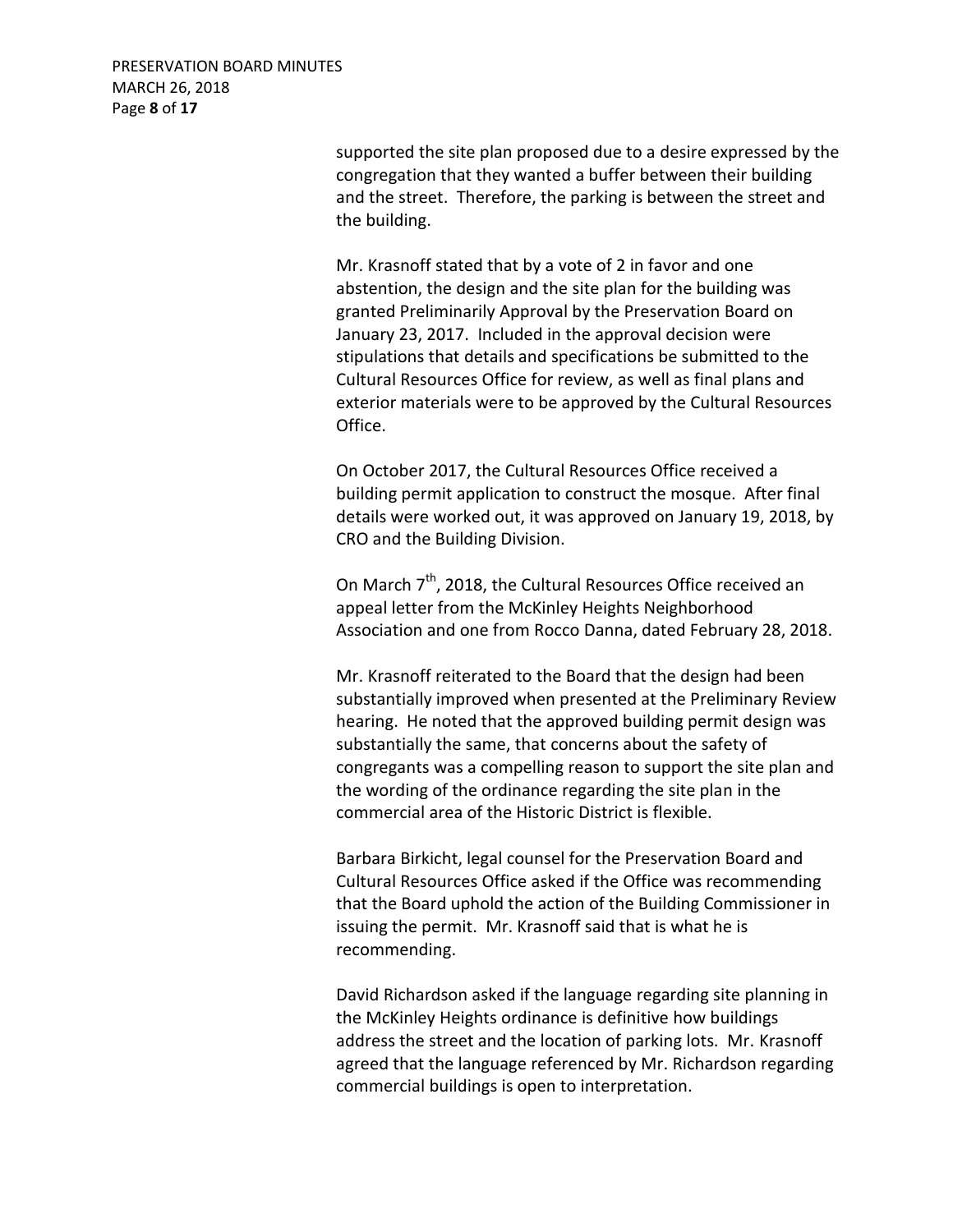PRESERVATION BOARD MINUTES MARCH 26, 2018 Page **9** of **17**

> Chairman Richard Callow asked if the submitted public comment reflected the submissions to CRO. Mr. Krasnoff said they did.

Chairman Richard Callow asked if the Building Permit was properly issued. Mr. Krasnoff said it was.

Rocco Danna, the appellant, submitted into the record a powerpoint presentation showing alternate site plans, and asked that the Board overturn the approved building permit on the grounds that he believed other alternatives to the current site plan had not been taken into consideration. He also stated that Commissioner Anthony Robinson was the only architect/designer at the January 23, 2017 hearing and therefore the matter was not properly heard.

Oana Jackson, President of the McKinley Heights Neighborhood Association (MHNA) testified that she was elected President April 2017 and that she does speak for the Association.

Chairman Richard Callow asked how the MHNA is organized. Ms. Jackson said it has applied for 501.c.3 status.

Chairman Richard Callow asked how the group determined it wanted to appeal the approved permit. She said it was done by a vote of the membership.

Chairman Richard Callow asked how Ms. Jackson became President of the MHNA. She said she was elected by the membership in April, 2017.

Chairman Richard Callow asked how it was determined that Ms. Jackson would speak at the hearing. She said it was through internal conversations within the MHNA.

Jay Reeves, of the Fox Park Neighborhood Association, presented a power-point presentation showing alternative site plans and parking solutions. He read an excerpt from an article he brought and stated he supported the appeal.

David Richardson asked if the Fox Park standards have the same language about the siting of buildings that the McKinley Heights standards have. Mr. Reeves said they were very similar. Mr. Richardson quoted both standards and asked if Mr. Reeves still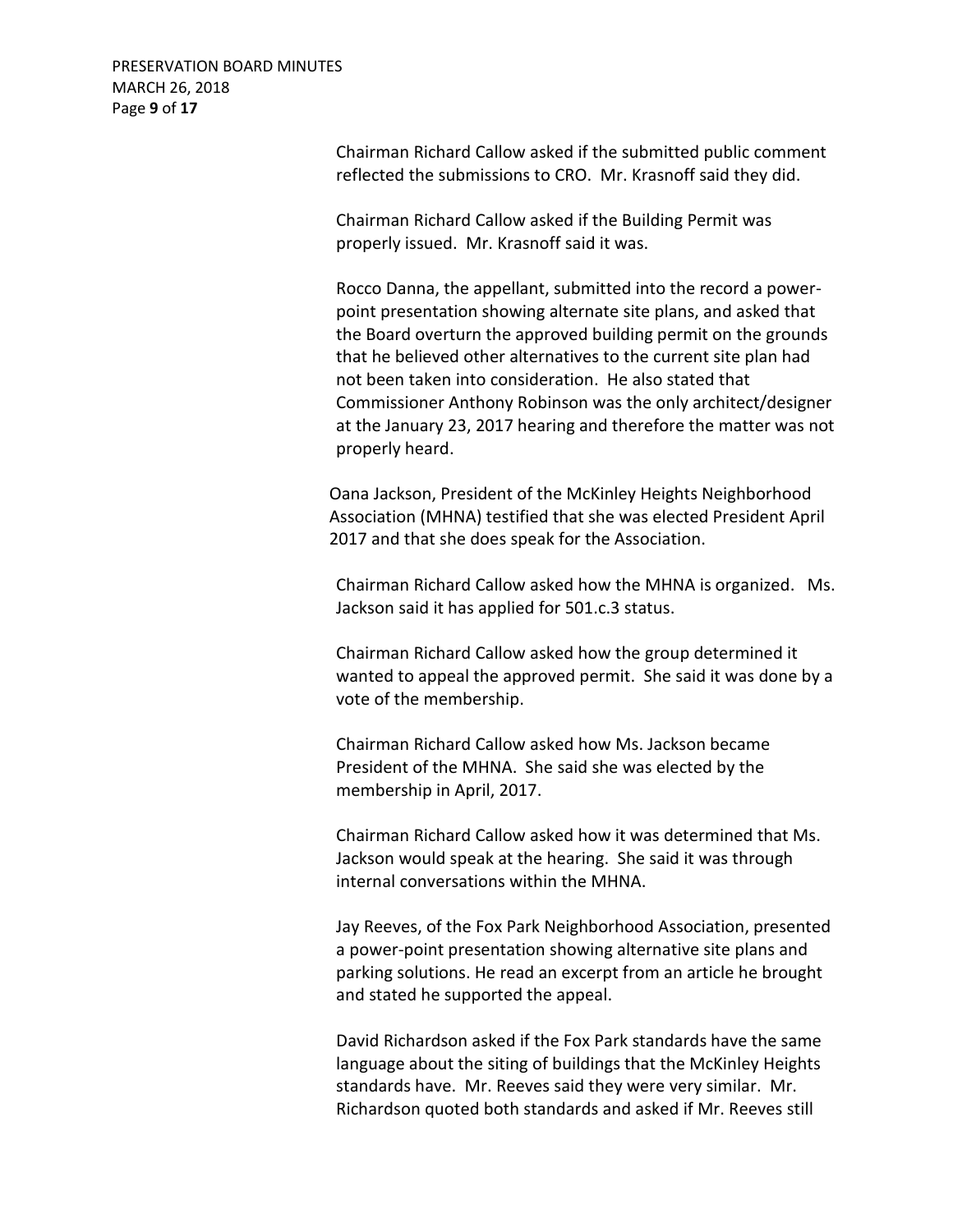PRESERVATION BOARD MINUTES MARCH 26, 2018 Page **10** of **17**

> felt that the language in the two codes was very similar. Mr. Reeves said the approved plan does not enhance the district. Mr. Richardson asked if constructing the mosque would enhance the location more than it exists now. Mr. Reeves said a vacant lot may be better.

Sean Twomey, resident and registered architect, supports the appeal. He read into the record an excerpt from the "Policies and Best Practice" as outlined by the General Service Administration Site, Security and Design Guide, published by the federal government regarding safety issues. He stated the alternative site plan would be a better fit for the neighborhood.

Anthony Robinson asked Mr. Twomey if he could enter the Federal Report that was referenced into the record. Mr. Twomey did not have a paper copy to enter.

Mike Killeen asked if the proposed alternate designs are safer than the approved permit. Mr. Twomey said they are safer.

Jim Sonnemaker, a registered architect and resident testified he supports the appeal.

Oana Jackson submitted a petition into the record from the neighborhood in support of the appeal. She also said the neighborhood has tried to find an agreement with the congregation that was mutually agreeable.

Andrew Weil, Director of the Landmarks Association of St. Louis supports the McKinley Heights Neighborhood District Standards and does not support the current parking plan.

Anthony Robinson asked if Mr. Weil supported the alternative proposals submitted by the MHNA. Mr. Weil said he supported the version with the building at the corner of Allen and Jefferson.

Linda Batek, a resident, testified in support of the mosque and parking.

Randy Vines asked her reaction to the alternative site plans from the MHNA. Ms. Batek said one of the plans would not fit on the site.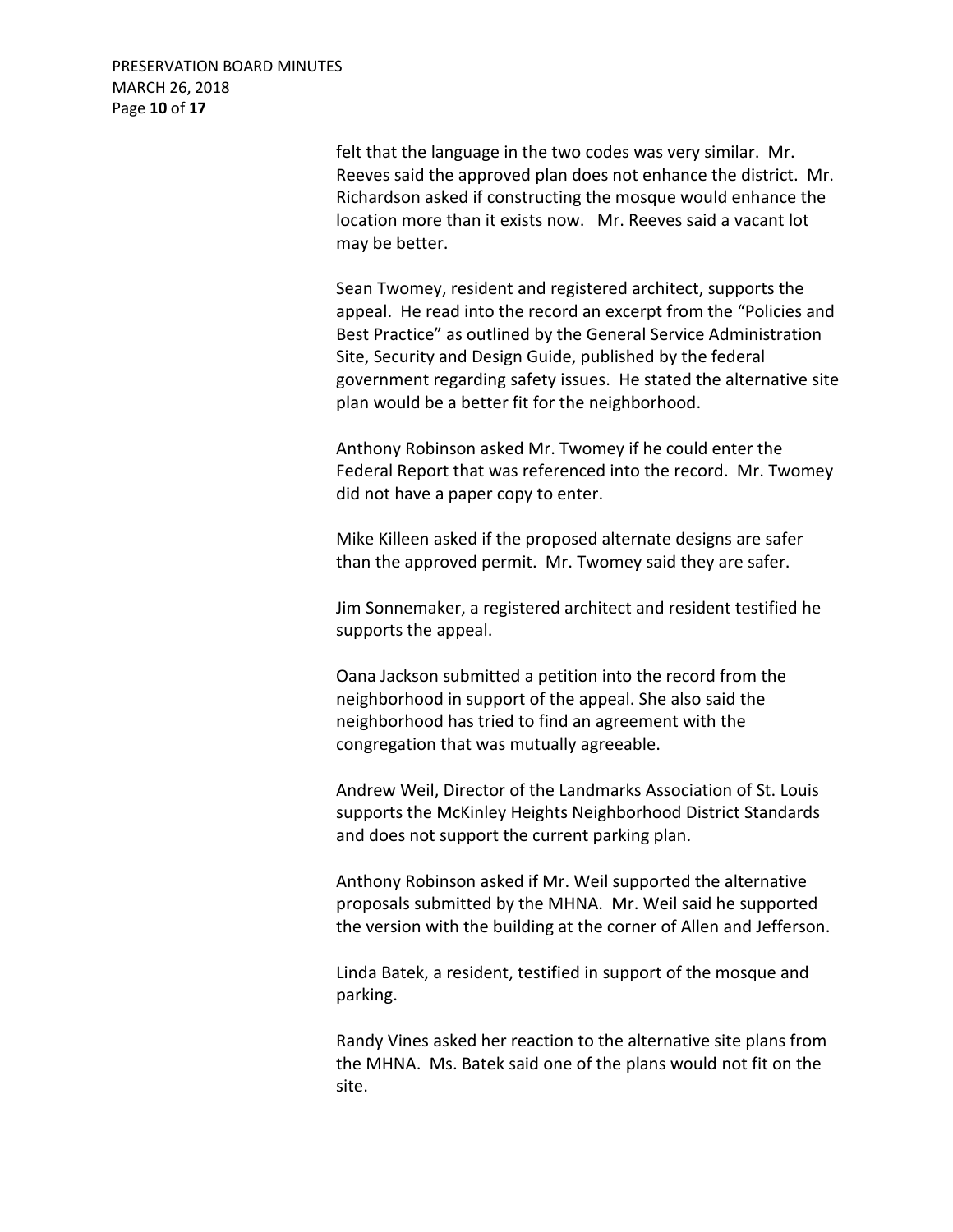PRESERVATION BOARD MINUTES MARCH 26, 2018 Page **11** of **17**

> Commissioner Randy Vines asked what she thought about the alternative site plans.

Ms. Batek stated she didn't think the other plans were viable and that the Historic District codes were not enforced equally.

Christopher Sievers, spoke in support of the appeal. He said he signed a petition in support of the mosque design, but he did not see drawings. Now that he has seen the specific plans, he no longer supports the proposal.

Choudhry Ahmad, creator of the Qooba Foundation introduced Mr. Tim Kaminski.

Tim Kaminski, President of the Qooba Foundation testified. He entered into the record a signed petition with 150 signatures supporting the current plans. He stated that the McKinley Heights Neighborhood Association does not speak for the entire neighborhood. Mr. Kaminsky asked that the Board uphold the approved permit. He stated other locations were not viable for the mosque and that safety is the main objective for the mosque.

Faizan Syed, Executive Director for the(CAIR-MO) Counsel on American-Islamic relations in the State of Missouri, a chapter of the largest civil liberties and advocacy for Muslims inside the United States. He discussed and submitted some historical perspectives regarding safety and security that the Muslim community has faced today.

Amanda Keith spoke on behalf of the McKinley Heights Neighborhood Association as an expert in historic preservation. She asked that the board uphold the appeal.

Chairman Callow asked if she had read the design standards for the McKinley Heights Historic District and if she applied it to this project.

Ms. Keith replied she had and believes that the mosque does not fit in with the streetscape as currently designed.

Tariq Ali of the Qooba Foundation spoke in favor of the current approved permit. He stated the current permit would provide more safety and security for the mosque.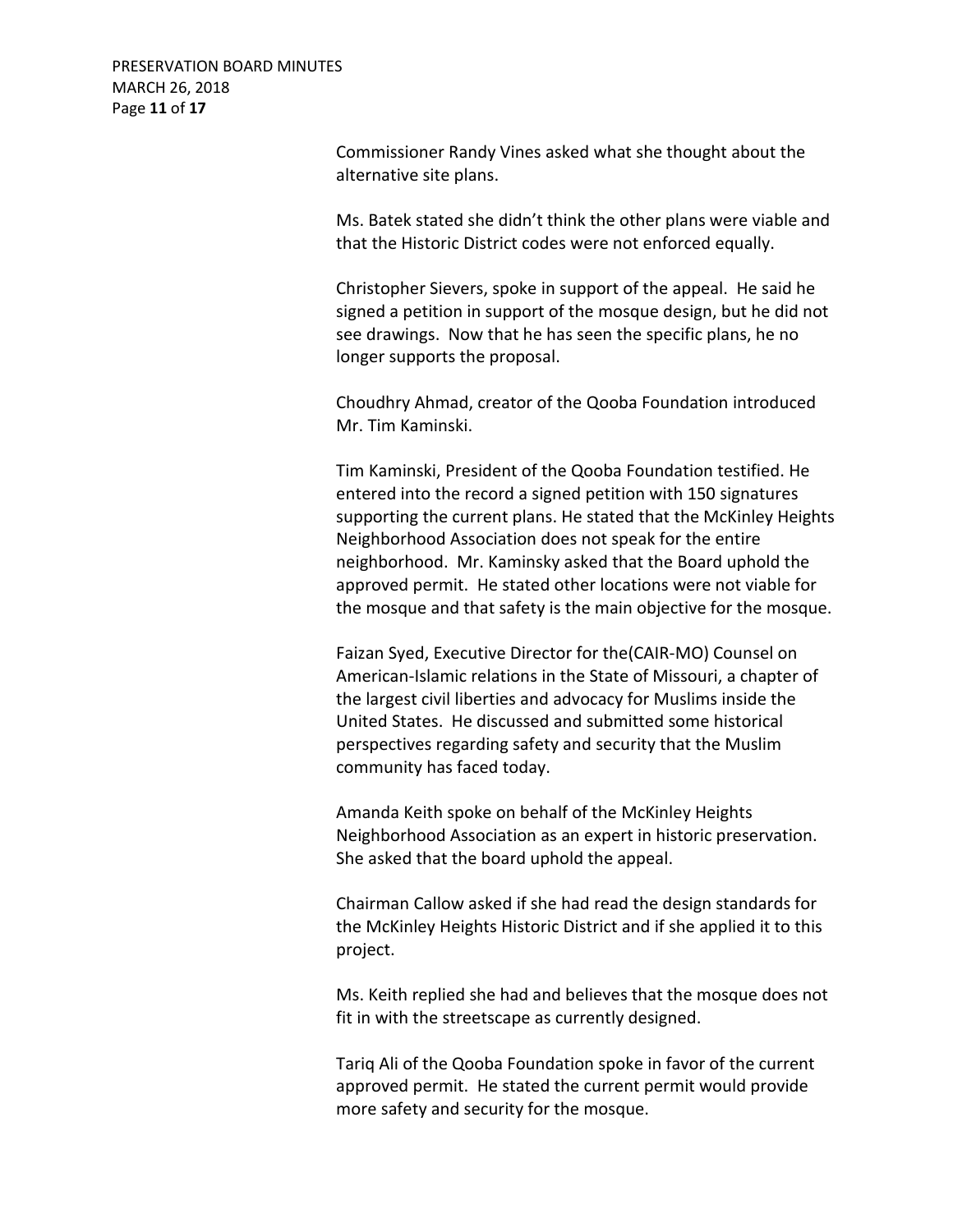PRESERVATION BOARD MINUTES MARCH 26, 2018 Page **12** of **17**

|                           | Randy Vines asked if there is independent evidence that the<br>approved design provides for greater safety than the alternatives<br>shown by the MHNA. Mr. Ali said the buffer will make the<br>congregants safer from gunfire.                             |
|---------------------------|-------------------------------------------------------------------------------------------------------------------------------------------------------------------------------------------------------------------------------------------------------------|
|                           | Randy Vines asked if there were alternatives that could be<br>considered. Mr. Ali said this was the discussion for the last three<br>years.                                                                                                                 |
|                           | Randy Vines asked if there were no guidelines in place, would the<br>design be different. Mr. Ali said the design would be the same.                                                                                                                        |
|                           | Scott Lokitz, a resident, spoke in favor of the current approved<br>permit. He submitted a copy of his statements in support of the<br>mosque parking with pictures attached.                                                                               |
|                           | Director Dan Krasnoff approached the Board again and stated that<br>he recommends that the Board support the approved building<br>permit per their previous approval.                                                                                       |
| <b>FINDINGS OF FACTS:</b> | The Preservation Board found that:<br>2326-46 Allen, is located in the McKinley Heights Local Historic<br>District.                                                                                                                                         |
|                           | At the Preservation Board meeting on January 23, 2017, the<br>$\bullet$<br>Board gave preliminary approval to the mosque design.                                                                                                                            |
|                           | The approved building permit is in accordance with the<br>$\bullet$<br>Board's Preliminary Approval:                                                                                                                                                        |
|                           | Due to concerns about the personal safety of congregants,<br>$\circ$<br>the site plan does not conform to the requirements of the<br>McKinley Heights Local Historic District.                                                                              |
|                           | The design relates to surrounding buildings based on its<br>O<br>height and use of brick                                                                                                                                                                    |
|                           | The design largely conforms to standards for new<br>construction in the commercial section of the historic district<br>standards.                                                                                                                           |
| <b>BOARD DECISION:</b>    | It was the decision of the Preservation Board to uphold the action<br>of the Building Commissioner and to deny the appeal by Danna<br>Rocco and the McKinley Heights Neighborhood Association<br>Executive Board. The motion was made by Commissioner David |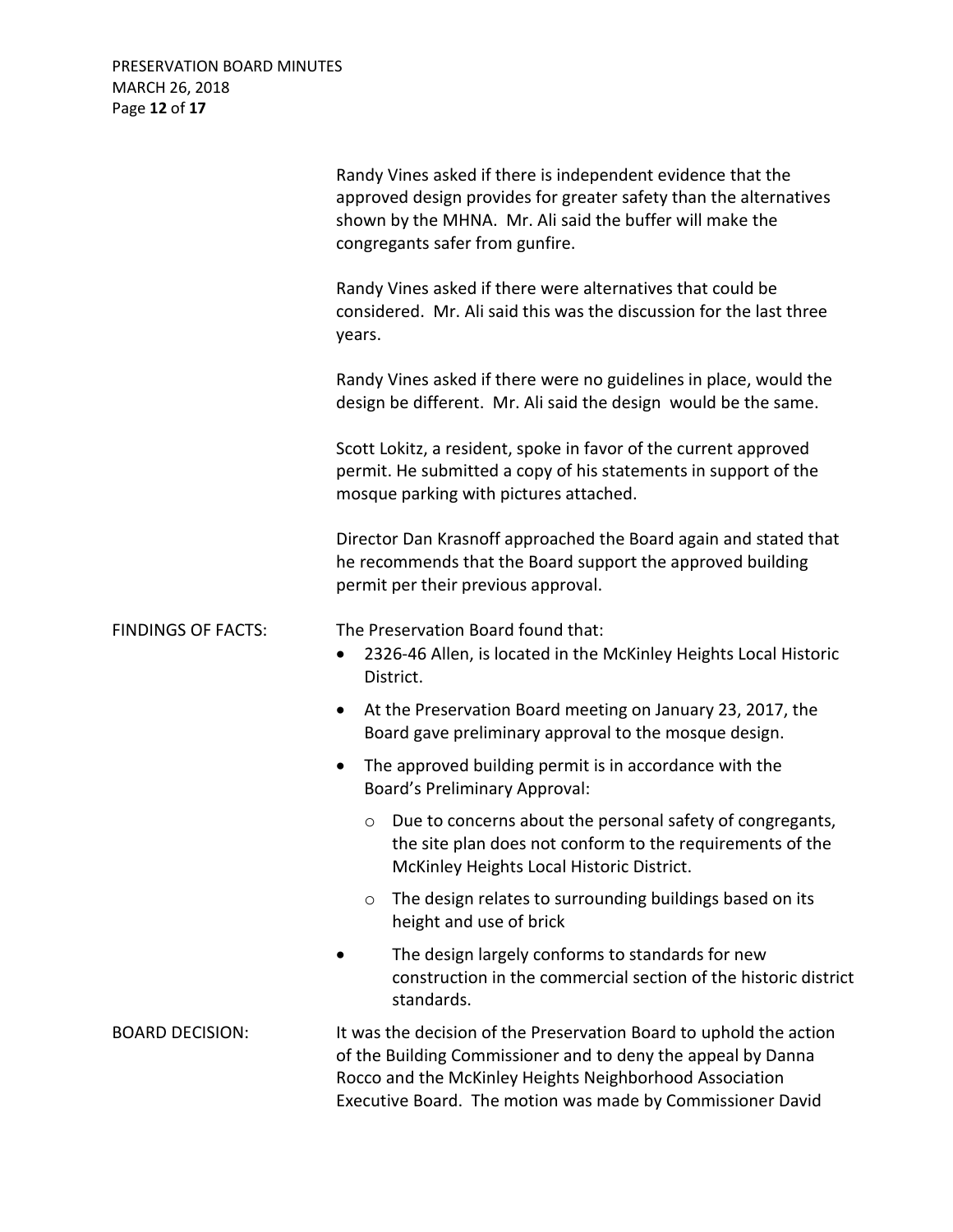PRESERVATION BOARD MINUTES MARCH 26, 2018 Page **13** of **17**

> Richardson. Alderman Terry Kennedy seconded the motion. The Board had a lengthy discussion. In that discussion Mr. Richardson stated that the approved permit is based upon the historic district standards. Those standards are flexible regarding site planning in the commercially designated sections of the neighborhood. Therefore, the approved plans are appropriate. The roll was called. Commissioners Terry Kennedy, Mike Killeen, David Richardson and Chairman Richard Callow voted yes, to deny the appeal. Anthony Robinson voted no. Randy Vines and David Visintainer abstained. The motion passed with four yeses, one no and one abstention.

#### **E. 2017.0811 24 KINGSBURY PLACE KINGSBURY-WASHINTON TERRACE**

Owner/Appellants: Michael and Sarah Wolff

| <b>RESIDENTIAL PLAN:</b> | Appeal of Director's denial of a building permit application to<br>replace casement and multi-light windows.                                                                                                                                                                                                                                                                                                                                                                                                                                                                                     |
|--------------------------|--------------------------------------------------------------------------------------------------------------------------------------------------------------------------------------------------------------------------------------------------------------------------------------------------------------------------------------------------------------------------------------------------------------------------------------------------------------------------------------------------------------------------------------------------------------------------------------------------|
| <b>PROCEEDINGS:</b>      | On March 26, 2018 the Preservation Board of the City of St. Louis<br>met, pursuant to Ordinance #64689 of the City Code, to<br>consider an appeal of the Director's Denial of a building permit to<br>install insert windows on a building at 24 Kingsbury Place, in<br>the Kingsbury Place-Washington Terrace Landmark Historic<br>District. The owner submitted the appeal.                                                                                                                                                                                                                    |
|                          | Board members Richard Callow, Mike Killeen, David Richardson,<br>Anthony Robinson, Alderman Terry Kennedy, Randy Vines and<br>David Visintainer were present for the testimony for this agenda<br>item.                                                                                                                                                                                                                                                                                                                                                                                          |
|                          | Andrea Gagen of the Cultural Resources Office made a<br>presentation that examined the sections of City Ordinance<br>#62382, which sets forth the standards for windows in the<br>Kingsbury Place-Washington Terrace Landmark Historic District.                                                                                                                                                                                                                                                                                                                                                 |
|                          | Ms. Gagen entered into the record certified copies of Ordinances<br>#64689, as amended by #64925, and #56581; the Board agenda<br>and the PowerPoint presentation for 24 Kingsbury Pl. She also<br>entered into the record a letter from the Central West End<br>Association's Planning and Development Committee and the<br>appeal letter and photos submitted by the owner. She testified<br>that the proposed windows would reduce the size of the glass<br>panes by more than 2 inches and would double the dimension of<br>the window frames. She noted that particularly the appearance of |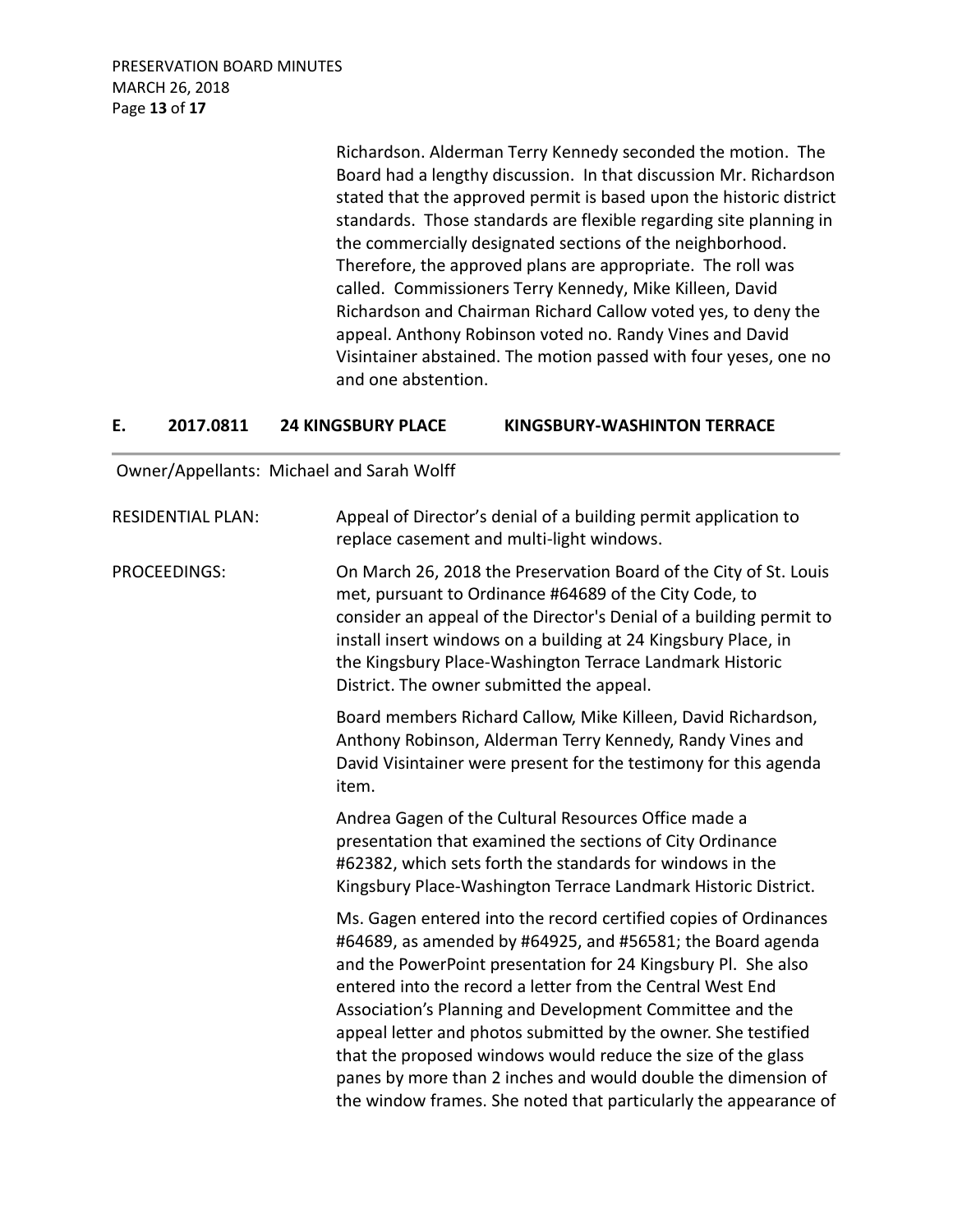|                           | the unusually narrow windows of one of the bays would be<br>significantly altered.                                                                                                                                                                                                                                                                                                                                                                                                                                                                                                                                                  |
|---------------------------|-------------------------------------------------------------------------------------------------------------------------------------------------------------------------------------------------------------------------------------------------------------------------------------------------------------------------------------------------------------------------------------------------------------------------------------------------------------------------------------------------------------------------------------------------------------------------------------------------------------------------------------|
|                           | Michael Wolff, owner, spoke his own behalf. He stated that in<br>2004, similar insert windows had been approved by the Cultural<br>Resources Office for the second and third stories of the buildings<br>and questioned why these windows were not also approved.                                                                                                                                                                                                                                                                                                                                                                   |
|                           | William Seibert, representative of the Central West End<br>Association, spoke in opposition to the project and in support of<br>the staff recommendation.                                                                                                                                                                                                                                                                                                                                                                                                                                                                           |
|                           | In rebuttal to the owner's statement, Jan Cameron of the Cultural<br>Resources Office stated that records prior to seven years are not<br>retained, so CRO approval of the upper-story windows could not<br>be verified; but that installation of insert windows on visible was<br>never an approved practice.                                                                                                                                                                                                                                                                                                                      |
| <b>FINDINGS OF FACTS:</b> | The Preservation Board found that:<br>24 Kingsbury Place is located in the Kingsbury Place-<br>$\bullet$<br>Washington Terrace Landmark Historic District.                                                                                                                                                                                                                                                                                                                                                                                                                                                                          |
|                           | The windows being replaced on the bays are visible from Belt<br>$\bullet$<br>Avenue.                                                                                                                                                                                                                                                                                                                                                                                                                                                                                                                                                |
|                           | The proposed insert windows will not replicate the look of the<br>$\bullet$<br>existing historic windows as the glass size will be reduced and<br>the framing will be visible.                                                                                                                                                                                                                                                                                                                                                                                                                                                      |
|                           | Windows were previously installed on the $2^{nd}$ and $3^{rd}$ stories<br>$\bullet$<br>are also insert windows.                                                                                                                                                                                                                                                                                                                                                                                                                                                                                                                     |
| <b>BOARD DECISION:</b>    | It was the decision of the Preservation Board to overturn the<br>Director's Denial of the building permit, as the proposed windows<br>match the existing windows on the 2 <sup>nd</sup> and 3 <sup>rd</sup> stories. Board<br>Member Visintainer made a motion to uphold the Director's<br>Decision, but there was no second and the motion failed. Board<br>Member Anthony Robinson then made the motion to overturn<br>the Director's denial. Alderman Terry Kennedy seconded that<br>motion. Commissioners David Visintainer, David Richardson,<br>Randy Vines and Mike Killeen opposed the motion. The motion<br>passed 4 to 3. |

### **G. 2018.0204 1843 RUSSELL BLVD. McKINLEY HEIGHTS HISTORIC DISTRICT**

Owners/Appellants: Andrew & Estena Campagna Applicant: BL Construction – Brian Labier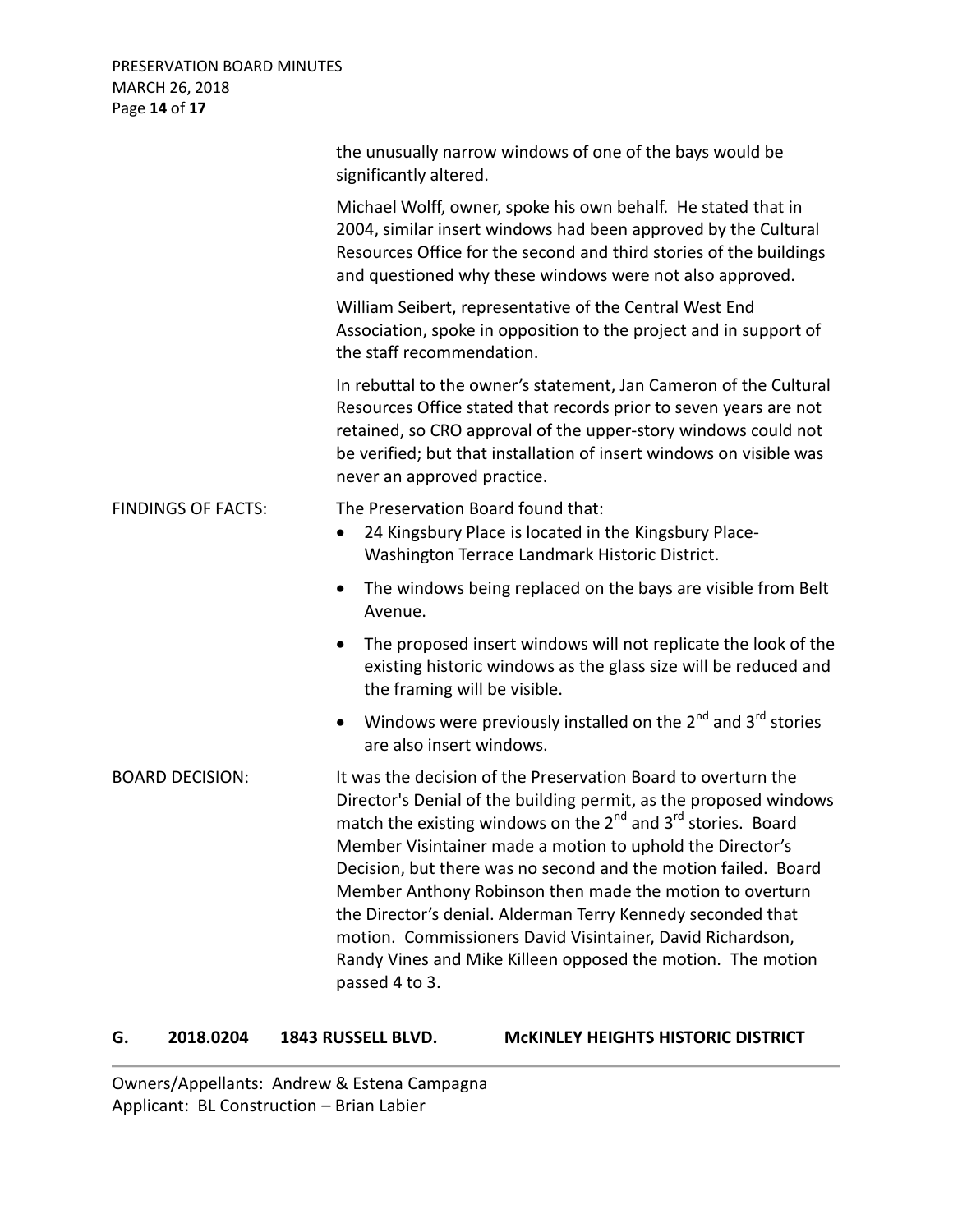PRESERVATION BOARD MINUTES MARCH 26, 2018 Page **15** of **17**

| <b>RESIDENTIAL PLAN:</b> | Appeal of Director's denial of a building permit application to<br>construct a front entry porch.                                                                                                                                                                                                                                                                                                                                                                                                                                                                                                                                                                                                                                                                                                                              |
|--------------------------|--------------------------------------------------------------------------------------------------------------------------------------------------------------------------------------------------------------------------------------------------------------------------------------------------------------------------------------------------------------------------------------------------------------------------------------------------------------------------------------------------------------------------------------------------------------------------------------------------------------------------------------------------------------------------------------------------------------------------------------------------------------------------------------------------------------------------------|
| PROCEEDINGS:             | On March 26, 2018, the Preservation Board of the City of St. Louis<br>met, pursuant to Ordinance #64689 of the City Code, to consider<br>an appeal of a Director's Denial to construct a porch on a building<br>at 1843 Russell Boulevard, in the McKinley Heights Local Historic<br>District. The application was submitted by the contractor, BL<br>Construction.                                                                                                                                                                                                                                                                                                                                                                                                                                                            |
|                          | Board members Chairman Richard Callow; Alderman Terry<br>Kennedy; David Visintainer; Michael Killeen; Randy Vines; David<br>Richardson and Anthony Robinson were present for the testimony<br>for this agenda item.                                                                                                                                                                                                                                                                                                                                                                                                                                                                                                                                                                                                            |
|                          | Andrea Gagen of the Cultural Resources Office made a<br>presentation that examined the sections of City Ordinance<br>#67901, which sets forth the standards for new appendages in<br>the McKinley Heights Local Historic District. She testified that the<br>project proposed construction of a new porch at the front entry of<br>1843 Russell. She stated that the building had a recessed entry.<br>Typically such buildings did not have porches and there was no<br>evidence that the building ever had a porch. Ms Gagen also stated<br>that the McKinley Heights standards require new porches on<br>Public Facades to be based on a Model Example; and that ME<br>porch submitted by the applicant was not appropriate, as it was<br>on a building without a recessed entry and of a different<br>architectural style. |
|                          | Ms. Gagen introduced into the record Ordinances #64689, #64925<br>and #67901, the PowerPoint and the agenda item. She also<br>introduced a letter from the McKinley Heights Neighborhood<br>Association, in opposition to the project and an email from a<br>neighbor in support of the project.                                                                                                                                                                                                                                                                                                                                                                                                                                                                                                                               |
|                          | Jason Plough of Gateway Architecture, project architect, spoke in<br>support of the project. He stated that the porch design was based<br>on a nearby building, but that they were willing to consider any<br>design that would be acceptable. He submitted an alternative<br>porch design with a flat roof in place of a hipped roof.                                                                                                                                                                                                                                                                                                                                                                                                                                                                                         |
|                          | Andrew Campagna and Estena Campagna, owners, also spoke on<br>their own behalf. Estena Campagna submitted photos of<br>neighborhood buildings into the record. Both stated that the entry                                                                                                                                                                                                                                                                                                                                                                                                                                                                                                                                                                                                                                      |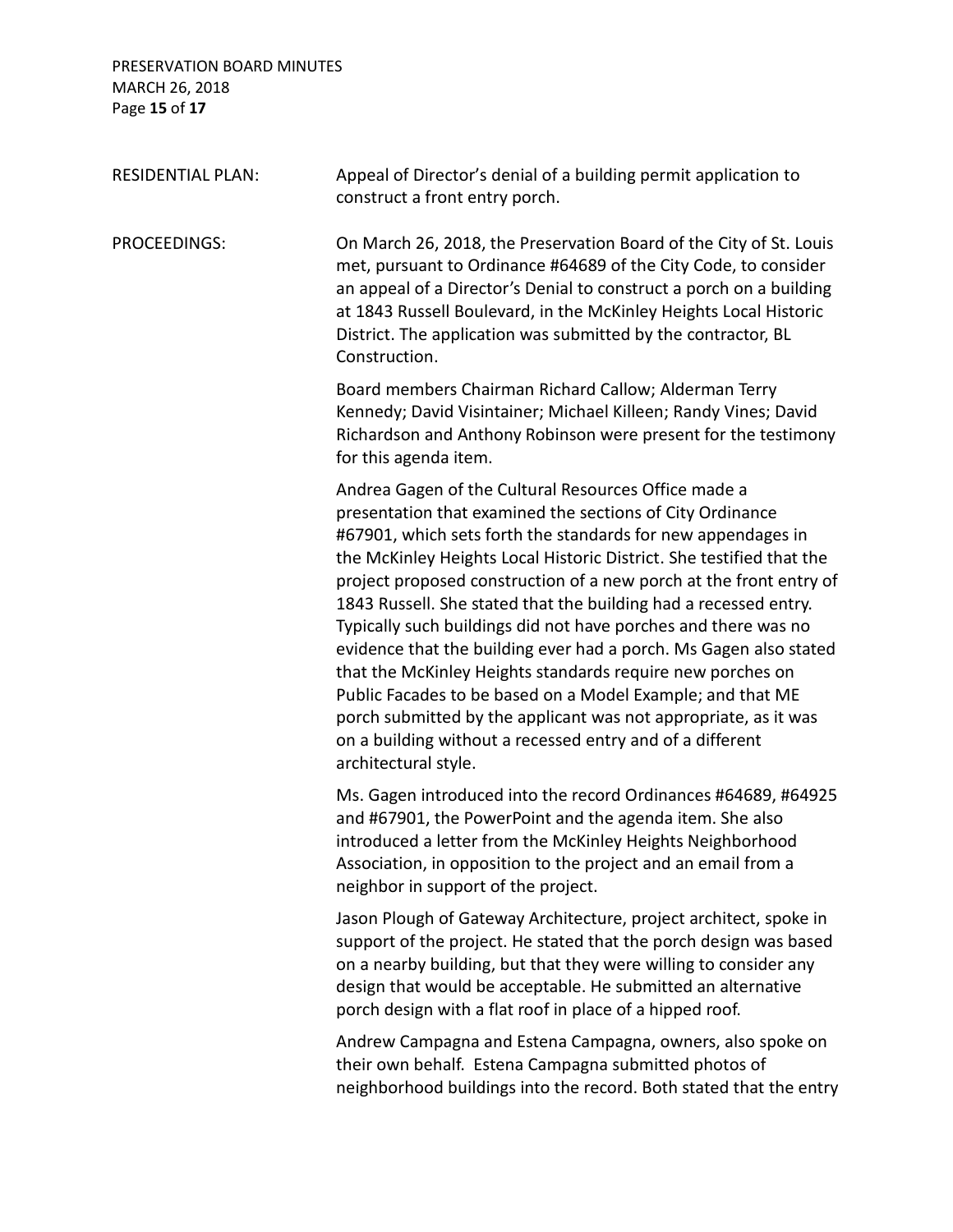|                           | recess was only 24 inches deep and represented a safety hazard,<br>being very small and slippery in bad weather. Upon a question<br>from Board Member Killeen, they stated that they might be willing<br>to consider a deeper stoop in place of a full porch.                                                                                                                                         |
|---------------------------|-------------------------------------------------------------------------------------------------------------------------------------------------------------------------------------------------------------------------------------------------------------------------------------------------------------------------------------------------------------------------------------------------------|
|                           | Rocco Danna, representative of the McKinley Heights<br>Neighborhood Association, spoke in opposition to the project. He<br>stated that he had rehabilitated a number of similar buildings and<br>the main problem was the tile on the floor of the entry, which<br>became very slippery when wet. Mr. Danna also indicated that the<br>Neighborhood might be willing to accept a stoop.               |
| <b>FINDINGS OF FACTS:</b> | The Preservation Board found that:<br>1843 Russell Boulevard is located in the McKinley Heights<br>$\bullet$<br>Local Historic District.                                                                                                                                                                                                                                                              |
|                           | The building has never previously had a porch.<br>$\bullet$                                                                                                                                                                                                                                                                                                                                           |
|                           | The McKinley Heights Historic District ordinance requires that<br>$\bullet$<br>new porches on Public Facades follow an acceptable Model<br>Example.                                                                                                                                                                                                                                                   |
|                           | The Model Example presented by the appellant is not<br>$\bullet$<br>acceptable, being on a building without recessed entry and of<br>a different architectural style.                                                                                                                                                                                                                                 |
|                           | The owners have stated that the narrow recess creates a<br>$\bullet$<br>safety hazard.                                                                                                                                                                                                                                                                                                                |
| <b>BOARD DECISION:</b>    | It was the decision of the Preservation Board to uphold the<br>Director's Denial of a building permit for the porch as it does not<br>comply with the McKinley Heights Historic District Standards. The<br>motion was made by Board Member Mike Killeen and seconded<br>by Board Member David Richardson. Members Terry Kennedy and<br>Anthony Robinson opposed the motion. The motion passed 4 to 2. |

### **SPECIAL AGENDA ITEM**

Nominations to the National Register of Historic Places

| Н.      | Jefferson Cass Health Center - 1421 N. Jefferson Avenue                                                                                                                                              |
|---------|------------------------------------------------------------------------------------------------------------------------------------------------------------------------------------------------------|
| ACTION: | It was the decision of the Preservation Board to direct the staff to<br>prepare a report for the Missouri State Historic Preservation<br>Office that the Jefferson-Cass Health Center meets National |